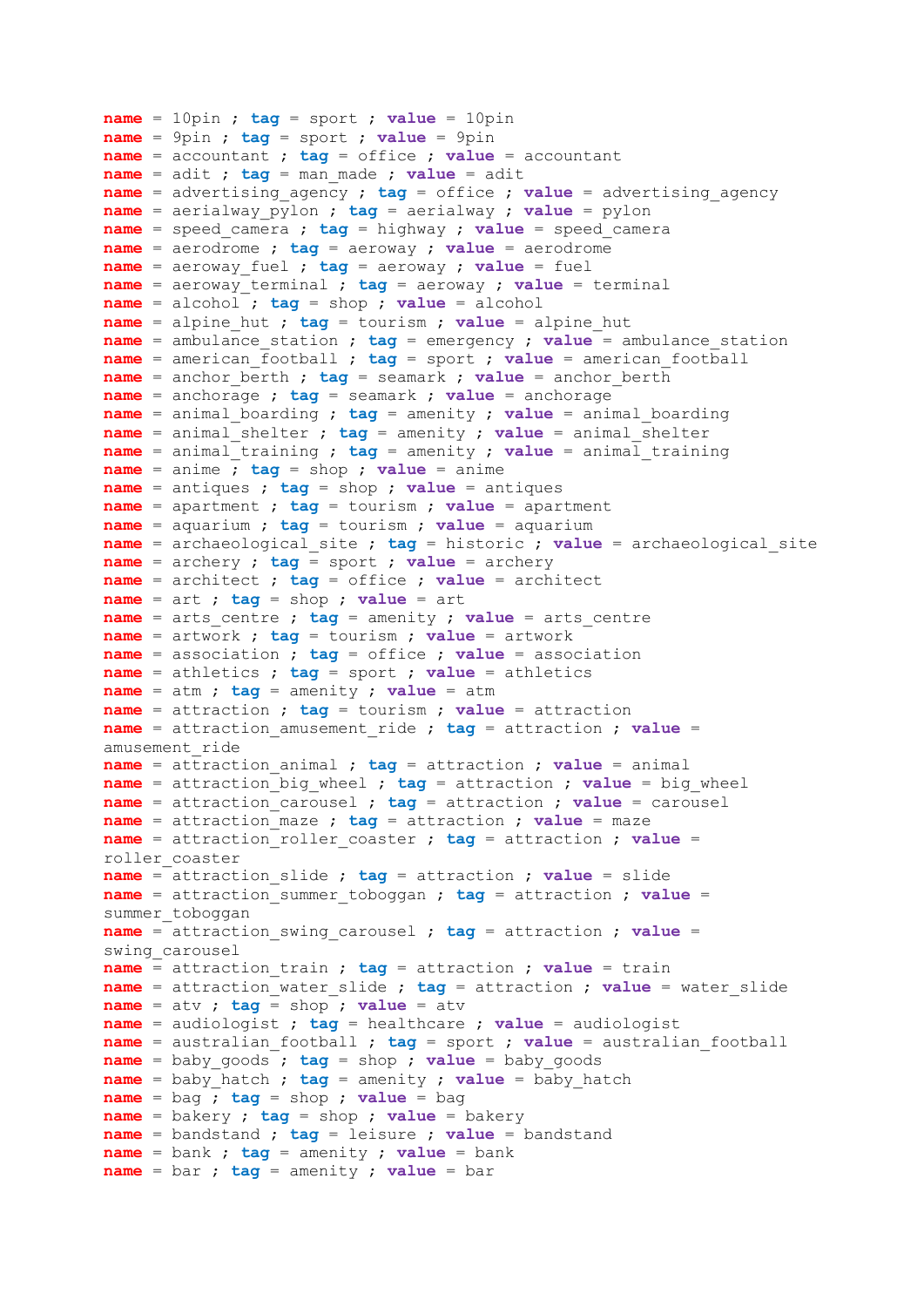```
name = barbecue ; tag = amenity ; value = bbq
name = base ; tag = sport ; value = base
name = baseball ; tag = sport ; value = baseball
name = basketball ; tag = sport ; value = basketball
name = bathroom_furnishing ; tag = shop ; value = bathroom_furnishing
name = battlefield ; tag = historic ; value = battlefield
name = bay ; tag = natural ; value = bay
name = beach ; tag = natural ; value = beach
name = beach_resort ; tag = leisure ; value = beach_resort
name = beachvolleyball ; tag = sport ; value = beachvolleyball
name = beacon ; tag = man_made ; value = beacon
name = beacon_cardinal ; tag = seamark ; value = beacon_cardinal
name = beacon_lateral ; tag = seamark ; value = beacon_lateral
name = beacon_safe_water ; tag = seamark ; value = beacon_safe_water
name = beacon_special_purpose ; tag = seamark ; value = 
beacon_special_purpose
name = beauty ; tag = shop ; value = beauty
name = bed ; tag = shop ; value = bed
name = bench ; tag = amenity ; value = bench
name = berth ; tag = seamark ; value = berth
name = beverages ; tag = shop ; value = beverages
name = bicycle ; tag = shop ; value = bicycle
name = bicycle_parking ; tag = amenity ; value = bicycle_parking
name = bicycle_rental ; tag = amenity ; value = bicycle_rental
name = biergarten ; tag = amenity ; value = biergarten
name = bird_hide ; tag = leisure ; value = bird_hide
name = blood_bank ; tag = healthcare ; value = blood_bank
name = bmx ; tag = sport ; value = bmx
name = boat_sharing ; tag = amenity ; value = boat_sharing
name = boat_storage ; tag = amenity ; value = boat_storage
name = boatyard ; tag = waterway ; value = boatyard
name = bookmaker ; tag = shop ; value = bookmaker
name = books ; tag = shop ; value = books
name = border_control ; tag = barrier ; value = border_control
name = boules ; tag = sport ; value = boules
name = boundary_stone ; tag = historic ; value = boundary_stone
name = boutique ; tag = shop ; value = boutique
name = bowls ; tag = sport ; value = bowls
name = brothel ; tag = amenity ; value = brothel
name = buoy_cardinal ; tag = seamark ; value = buoy_cardinal
name = buoy_installation ; tag = seamark ; value = buoy_installation
name = buoy_isolated_danger ; tag = seamark ; value = 
buoy_isolated_danger
name = buoy_lateral ; tag = seamark ; value = buoy_lateral
name = buoy_safe_water ; tag = seamark ; value = buoy_safe_water
name = buoy_special_purpose ; tag = seamark ; value = 
buoy_special_purpose
name = bureau de change ; tag = amenity ; value = bureau de change
name = bus_station ; tag = amenity ; value = bus_station
name = butcher ; tag = shop ; value = butcher
name = cabin ; tag = tourism ; value = cabin
name = cafe ; tag = amenity ; value = cafe
name = cairn ; tag = man_made ; value = cairn
name = camera ; tag = shop ; value = camera
name = camp_site ; tag = tourism ; value = camp_site
name = canadian_football ; tag = sport ; value = canadian_football
name = candles ; tag = shop ; value = candles
name = canoe ; tag = sport ; value = canoe
```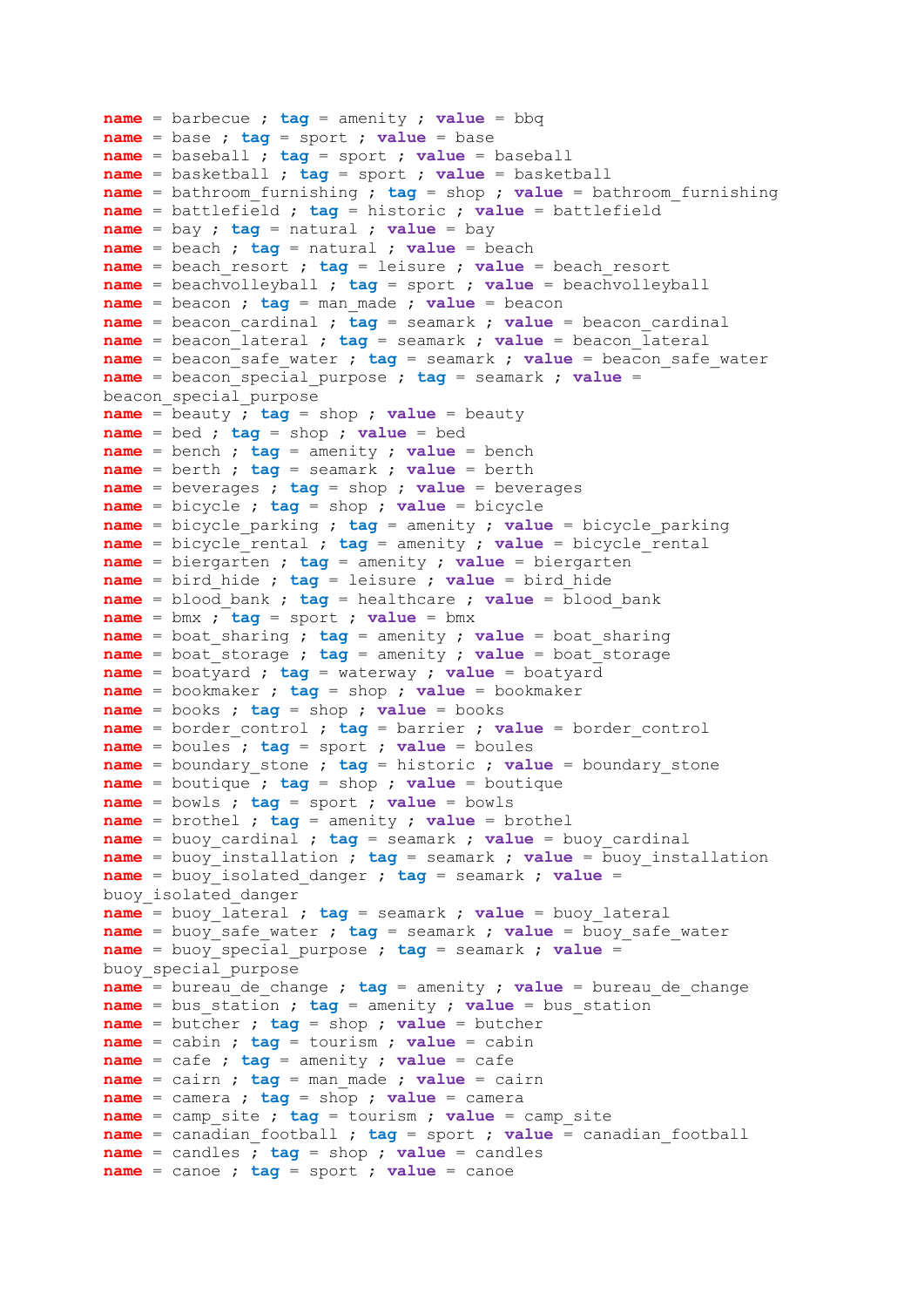**name** = cape ; **tag** = natural ; **value** = cape **name** = car ; **tag** = shop ; **value** = car **name** = car\_parts ; **tag** = shop ; **value** = car\_parts **name** = car\_rental ; **tag** = amenity ; **value** = car\_rental **name** = car\_repair ; **tag** = shop ; **value** = car\_repair **name** = car\_sharing ; **tag** = amenity ; **value** = car\_sharing **name** = car\_wash ; **tag** = amenity ; **value** = car\_wash **name** = carpet ; **tag** = shop ; **value** = carpet **name** = casino ; **tag** = amenity ; **value** = casino **name** = castle ; **tag** = historic ; **value** = castle **name** = cave\_entrance ; **tag** = natural ; **value** = cave\_entrance **name** = cemetery ; **tag** = landuse ; **value** = cemetery **name** = chalet ; **tag** = tourism ; **value** = chalet **name** = charging\_station ; **tag** = amenity ; **value** = charging\_station **name** = charity ; **tag** = shop ; **value** = charity **name** = cheese ; **tag** = shop ; **value** = cheese **name** = chemist ; **tag** = shop ; **value** = chemist **name** = chess ; **tag** = sport ; **value** = chess **name** = chimney ; **tag** = man\_made ; **value** = chimney **name** = chocolate ; **tag** = shop ; **value** = chocolate **name** = cinema ; **tag** = amenity ; **value** = cinema **name** = climbing ; **tag** = sport ; **value** = climbing **name** = clinic ; **tag** = amenity ; **value** = clinic **name** = clock ; **tag** = amenity ; **value** = clock **name** = clothes ; **tag** = shop ; **value** = clothes **name** = club\_art ; **tag** = club ; **value** = art **name** = club\_astronomy ; **tag** = club ; **value** = astronomy **name** = club\_automobile ; **tag** = club ; **value** = automobile **name** = club\_board\_games ; **tag** = club ; **value** = board\_games **name** = club\_charity ; **tag** = club ; **value** = charity **name** = club\_chess ; **tag** = club ; **value** = chess **name** = club\_cinema ; **tag** = club ; **value** = cinema **name** = club\_computer ; **tag** = club ; **value** = computer **name** = club\_ethnic ; **tag** = club ; **value** = ethnic **name** = club\_fan ; **tag** = club ; **value** = fan **name** = club\_fishing ; **tag** = club ; **value** = fishing **name** = club\_freemasonry ; **tag** = club ; **value** = freemasonry **name** = club\_game ; **tag** = club ; **value** = game **name** = club\_history ; **tag** = club ; **value** = history **name** = club\_hunting ; **tag** = club ; **value** = hunting **name** = club\_linux ; **tag** = club ; **value** = linux **name** = club\_motorcycle ; **tag** = club ; **value** = motorcycle **name** = club\_music ; **tag** = club ; **value** = music **name** = club\_nature ; **tag** = club ; **value** = nature **name** = club\_photography ; **tag** = club ; **value** = photography **name** = club\_sailing ; **tag** = club ; **value** = sailing **name** = club\_scout ; **tag** = club ; **value** = scout **name** = club\_shooting ; **tag** = club ; **value** = shooting **name** = club\_sport ; **tag** = club ; **value** = sport **name** = club\_theatre ; **tag** = club ; **value** = theatre **name** = club\_tourism ; **tag** = club ; **value** = tourism **name** = club\_veterans ; **tag** = club ; **value** = veterans **name** = coffee ; **tag** = shop ; **value** = coffee **name** = college ; **tag** = amenity ; **value** = college **name** = community\_centre ; **tag** = amenity ; **value** = community\_centre **name** = company ; **tag** = office ; **value** = company **name** = compressed\_air ; **tag** = amenity ; **value** = compressed\_air **name** = computer ; **tag** = shop ; **value** = computer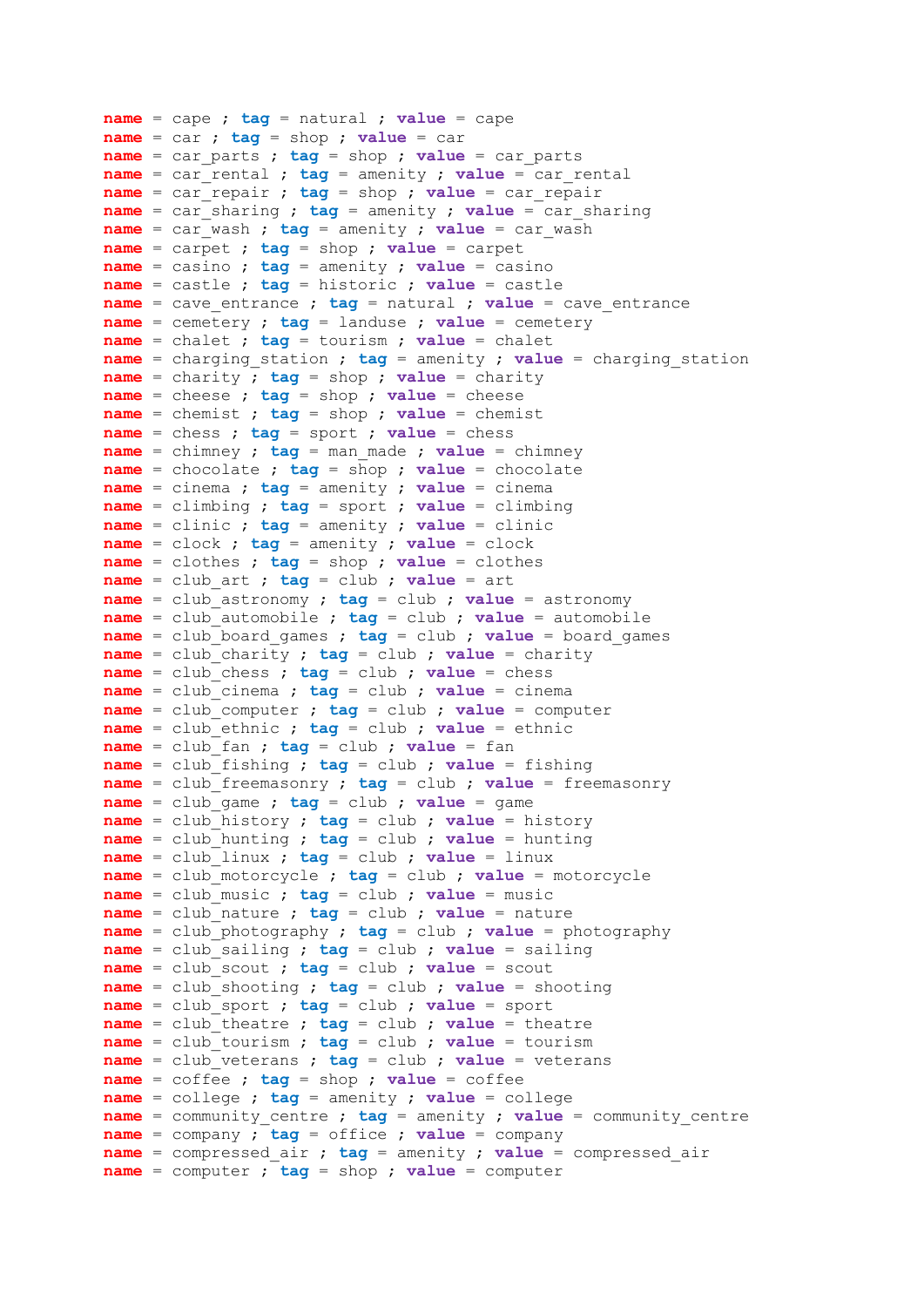```
name = confectionery ; tag = shop ; value = confectionery
name = consulting ; tag = office ; value = consulting
name = convenience ; tag = shop ; value = convenience
name = cooperative ; tag = office ; value = cooperative
name = copyshop ; tag = shop ; value = copyshop
name = cosmetics ; tag = shop ; value = cosmetics
name = courthouse ; tag = amenity ; value = courthouse
name = craft_agricultural_engines ; tag = craft ; value = 
agricultural_engines
name = craft_basket_maker ; tag = craft ; value = basket_maker
name = craft_beekeeper ; tag = craft ; value = beekeeper
name = craft_blacksmith ; tag = craft ; value = blacksmith
name = craft_boatbuilder ; tag = craft ; value = boatbuilder
name = craft_bookbinder ; tag = craft ; value = bookbinder
name = craft_brewery ; tag = craft ; value = brewery
name = craft_carpenter ; tag = craft ; value = carpenter
name = craft_carpet_layer ; tag = craft ; value = carpet_layer
name = craft_caterer ; tag = craft ; value = caterer
name = craft_clockmaker ; tag = craft ; value = clockmaker
name = craft_computer ; tag = craft ; value = computer
name = craft_dressmaker ; tag = craft ; value = dressmaker
name = craft_electrician ; tag = craft ; value = electrician
name = craft_electronics ; tag = craft ; value = electronics
name = craft_gardener ; tag = craft ; value = gardener
name = craft_glaziery ; tag = craft ; value = glaziery
name = craft_handicraft ; tag = craft ; value = handicraft
name = craft_hvac ; tag = craft ; value = hvac
name = craft_insulation ; tag = craft ; value = insulation
name = craft_jeweller ; tag = craft ; value = jeweller
name = craft_key_cutter ; tag = craft ; value = key_cutter
name = craft_locksmith ; tag = craft ; value = locksmith
name = craft_metal_construction ; tag = craft ; value = 
metal_construction
name = craft_optician ; tag = craft ; value = optician
name = craft_painter ; tag = craft ; value = painter
name = craft_parquet_layer ; tag = craft ; value = parquet_layer
name = craft_photographer ; tag = craft ; value = photographer
name = craft_photographic_laboratory ; tag = craft ; value = 
photographic_laboratory
name = craft_plasterer ; tag = craft ; value = plasterer
name = craft_plumber ; tag = craft ; value = plumber
name = craft_pottery ; tag = craft ; value = pottery
name = craft_rigger ; tag = craft ; value = rigger
name = craft_roofer ; tag = craft ; value = roofer
name = craft_saddler ; tag = craft ; value = saddler
name = craft_sailmaker ; tag = craft ; value = sailmaker
name = craft_sawmill ; tag = craft ; value = sawmill
name = craft_scaffolder ; tag = craft ; value = scaffolder
name = craft_sculptor ; tag = craft ; value = sculptor
name = craft_shoemaker ; tag = craft ; value = shoemaker
name = craft_stand_builder ; tag = craft ; value = stand_builder
name = craft_stonemason ; tag = craft ; value = stonemason
name = craft_sun_protection ; tag = craft ; value = sun_protection
name = craft_sweep ; tag = craft ; value = sweep
name = craft_tailor ; tag = craft ; value = tailor
name = craft_tiler ; tag = craft ; value = tiler
name = craft_tinsmith ; tag = craft ; value = tinsmith
name = craft_upholsterer ; tag = craft ; value = upholsterer
```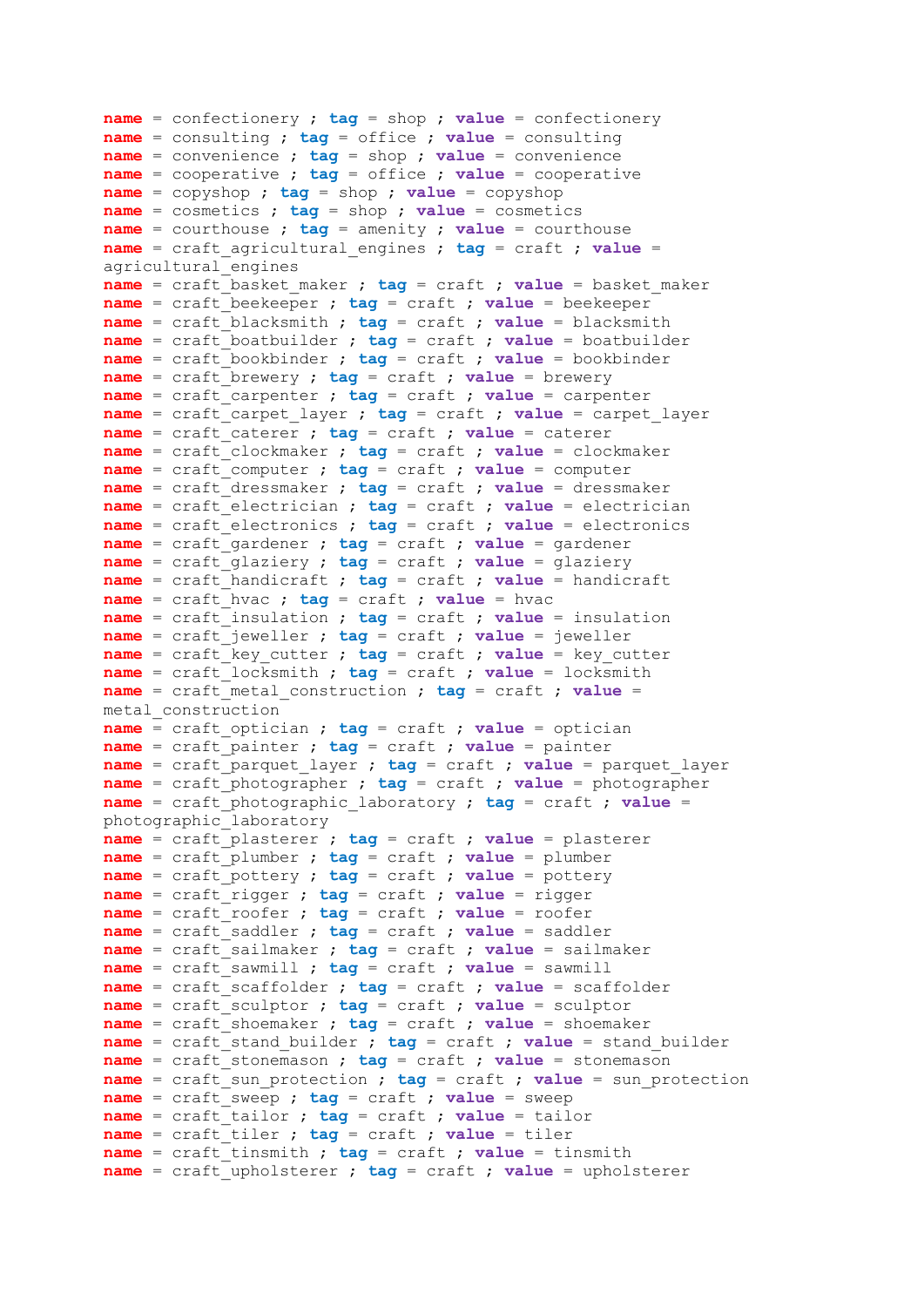```
name = craft_watchmaker ; tag = craft ; value = watchmaker
name = craft_window_construction ; tag = craft ; value = 
window_construction
name = crane ; tag = man_made ; value = crane
name = crater ; tag = natural ; value = crater
name = crematorium ; tag = amenity ; value = crematorium
name = cricket ; tag = sport ; value = cricket
name = cricket_nets ; tag = sport ; value = cricket_nets
name = croquet ; tag = sport ; value = croquet
name = cross ; tag = man_made ; value = cross
name = curtain ; tag = shop ; value = curtain
name = customs ; tag = amenity ; value = customs
name = cycling ; tag = sport ; value = cycling
name = dairy ; tag = shop ; value = dairy
name = dance_floor ; tag = leisure ; value = dance
name = daymark ; tag = seamark ; value = daymark
name = defibrillator ; tag = emergency ; value = defibrillator
name = deli ; tag = shop ; value = deli
name = dentist ; tag = amenity ; value = dentist
name = department_store ; tag = shop ; value = department_store
name = distance_mark ; tag = seamark ; value = distance_mark
name = dive ; tag = shop ; value = dive
name = diving ; tag = sport ; value = diving
name = dock ; tag = waterway ; value = dock
name = doctors ; tag = amenity ; value = doctors
name = dog_park ; tag = leisure ; value = dog_park
name = dog_racing ; tag = sport ; value = dog_racing
name = doityourself ; tag = shop ; value = doityourself
name = doors ; tag = shop ; value = doors
name = drinking_water ; tag = amenity ; value = drinking_water
name = driving school ; tag = amenity ; value = driving school
name = dry_cleaning ; tag = shop ; value = dry_cleaning
name = dry_dock ; tag = seamark ; value = dry_dock
name = dyke ; tag = seamark ; value = dyke
name = educational_institution ; tag = office ; value = 
educational_institution
name = electronics ; tag = shop ; value = electronics
name = embassy ; tag = amenity ; value = embassy
name = emergency_access_point ; tag = highway ; value = 
emergency_access_point
name = emergency_phone ; tag = emergency ; value = phone
name = employment_agency ; tag = office ; value = employment_agency
name = energy ; tag = shop ; value = energy
name = equestrian ; tag = sport ; value = equestrian
name = erotic ; tag = shop ; value = erotic
name = estate_agent ; tag = shop ; value = estate_agent
name = events_venue ; tag = amenity ; value = events_venue
name = fabric ; tag = shop ; value = fabric
name = farm ; tag = shop ; value = farm
name = fashion ; tag = shop ; value = fashion
name = fast_food ; tag = amenity ; value = fast_food
name = ferry terminal ; tag = amenity ; value = ferry terminal
name = field_hockey ; tag = sport ; value = field_hockey
name = financial ; tag = office ; value = financial
name = fire extinguisher ; tag = emergency ; value = fire extinguisher
name = fire_flapper ; tag = emergency ; value = fire_flapper
name = fire_hose ; tag = emergency ; value = fire_hose
name = fire_hydrant ; tag = emergency ; value = fire_hydrant
```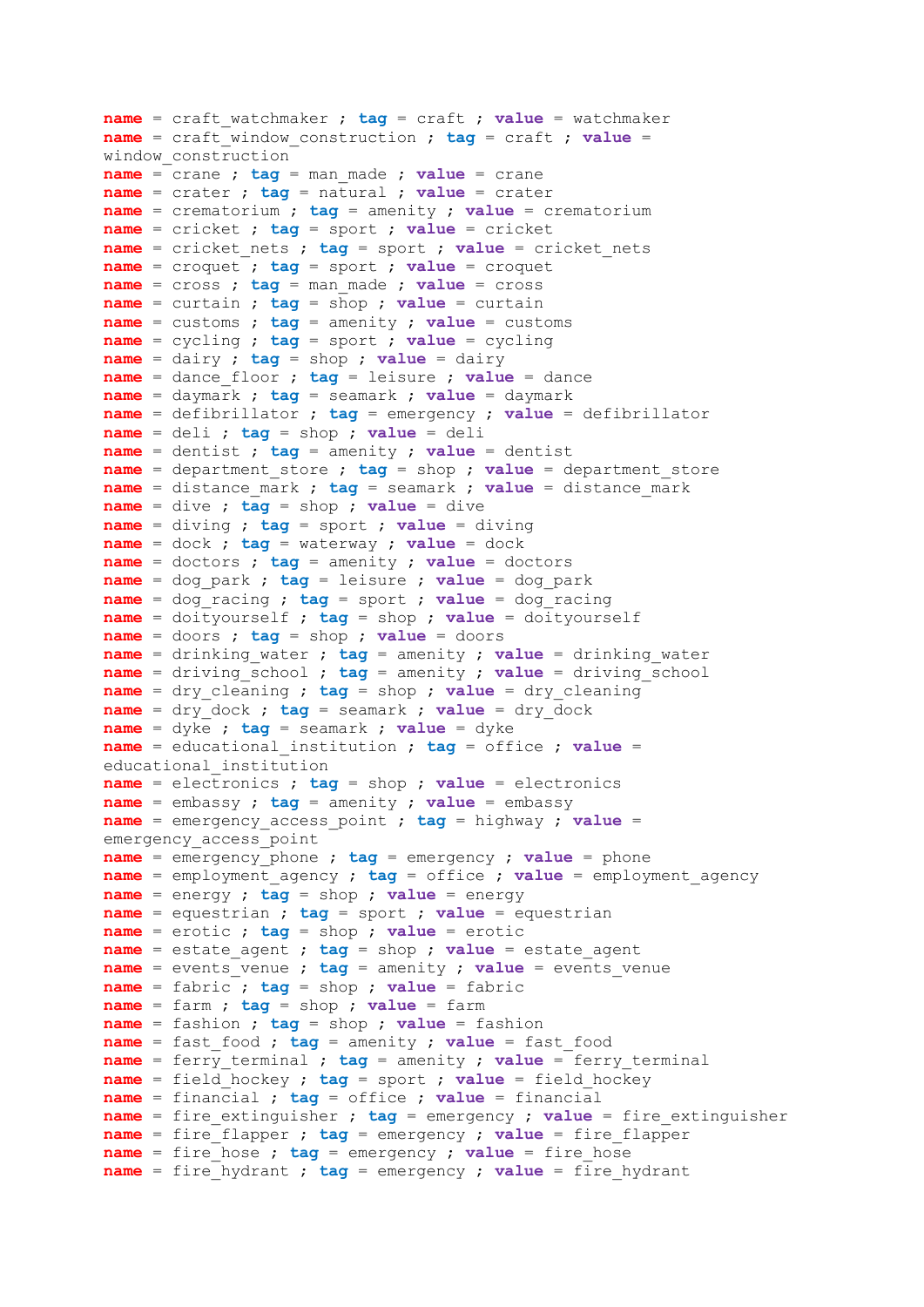**name** = fire\_station ; **tag** = amenity ; **value** = fire\_station **name** = fire water pond ;  $tag$  = emergency ; value = fire water pond **name** = fireworks ; **tag** = shop ; **value** = fireworks **name** = first\_aid ; **tag** = amenity ; **value** = first\_aid **name** = fishing ; **tag** = shop ; **value** = fishing **name** = fitness\_station ; **tag** = leisure ; **value** = fitness\_station **name** = fjord ; **tag** = natural ; **value** = fjord **name** = flagpole ; **tag** = man\_made ; **value** = flagpole **name** = floating\_dock ; **tag** = seamark ; **value** = floating\_dock **name** = florist ; **tag** = shop ; **value** = florist **name** = fog\_signal ; **tag** = seamark ; **value** = fog\_signal **name** = food\_court ; **tag** = amenity ; **value** = food\_court **name** = ford ; **tag** = ford ; **value** = yes **name** = ford\_stepping\_stones ; **tag** = ford ; **value** = stepping\_stones **name** = foundation ; **tag** = office ; **value** = foundation **name** = fountain ; **tag** = amenity ; **value** = fountain **name** = frame ; **tag** = shop ; **value** = frame **name** = free\_flying ; **tag** = shop ; **value** = free\_flying **name** = fuel ; **tag** = amenity ; **value** = fuel **name** = funeral\_directors ; **tag** = shop ; **value** = funeral\_directors **name** = furnace ; **tag** = shop ; **value** = furnace **name** = furniture ; **tag** = shop ; **value** = furniture **name** = gallery ; **tag** = tourism ; **value** = gallery **name** = games ; **tag** = shop ; **value** = games **name** = garden\_centre ; **tag** = shop ; **value** = garden\_centre **name** = garden\_furniture ; **tag** = shop ; **value** = garden\_furniture **name** = gas ; **tag** = shop ; **value** = gas **name** = general ; **tag** = shop ; **value** = general **name** = geyser ; **tag** = natural ; **value** = geyser **name** = gift ; **tag** = shop ; **value** = gift **name** = glacier ; **tag** = natural ; **value** = glacier **name** = glaziery ; **tag** = shop ; **value** = glaziery **name** = golf ; **tag** = sport ; **value** = golf **name** = golf\_course ; **tag** = leisure ; **value** = golf\_course **name** = government ; **tag** = office ; **value** = government **name** = grave\_yard ; **tag** = amenity ; **value** = grave\_yard **name** = greengrocer ; **tag** = shop ; **value** = greengrocer **name** = grit\_bin ; **tag** = amenity ; **value** = grit\_bin **name** = guest house ; **tag** = tourism ; **value** = guest house **name** = guide ; **tag** = office ; **value** = guide **name** = gymnastics ; **tag** = sport ; **value** = gymnastics **name** = hackerspace ; **tag** = leisure ; **value** = hackerspace **name** = hairdresser ; **tag** = shop ; **value** = hairdresser **name** = hanami ; **tag** = tourism ; **value** = hanami **name** = handball ; **tag** = sport ; **value** = handball **name** = harbour\_basin ; **tag** = seamark ; **value** = harbour\_basin **name** = hardware ; **tag** = shop ; **value** = hardware **name** = healthcare\_alternative ; **tag** = healthcare ; **value** = alternative **name** = healthcare\_centre ; **tag** = healthcare ; **value** = centre **name** = healthcare\_rehabilitation ; **tag** = healthcare ; **value** = rehabilitation **name** = hearing\_aids ; **tag** = shop ; **value** = hearing\_aids **name** = helipad ; **tag** = aeroway ; **value** = helipad **name** = herbalist ; **tag** = shop ; **value** = herbalist **name** = hifi ; **tag** = shop ; **value** = hifi **name** = historic\_aircraft ; **tag** = historic ; **value** = aircraft **name** = historic\_cannon ; **tag** = historic ; **value** = cannon **name** = historic\_farm ; **tag** = historic ; **value** = farm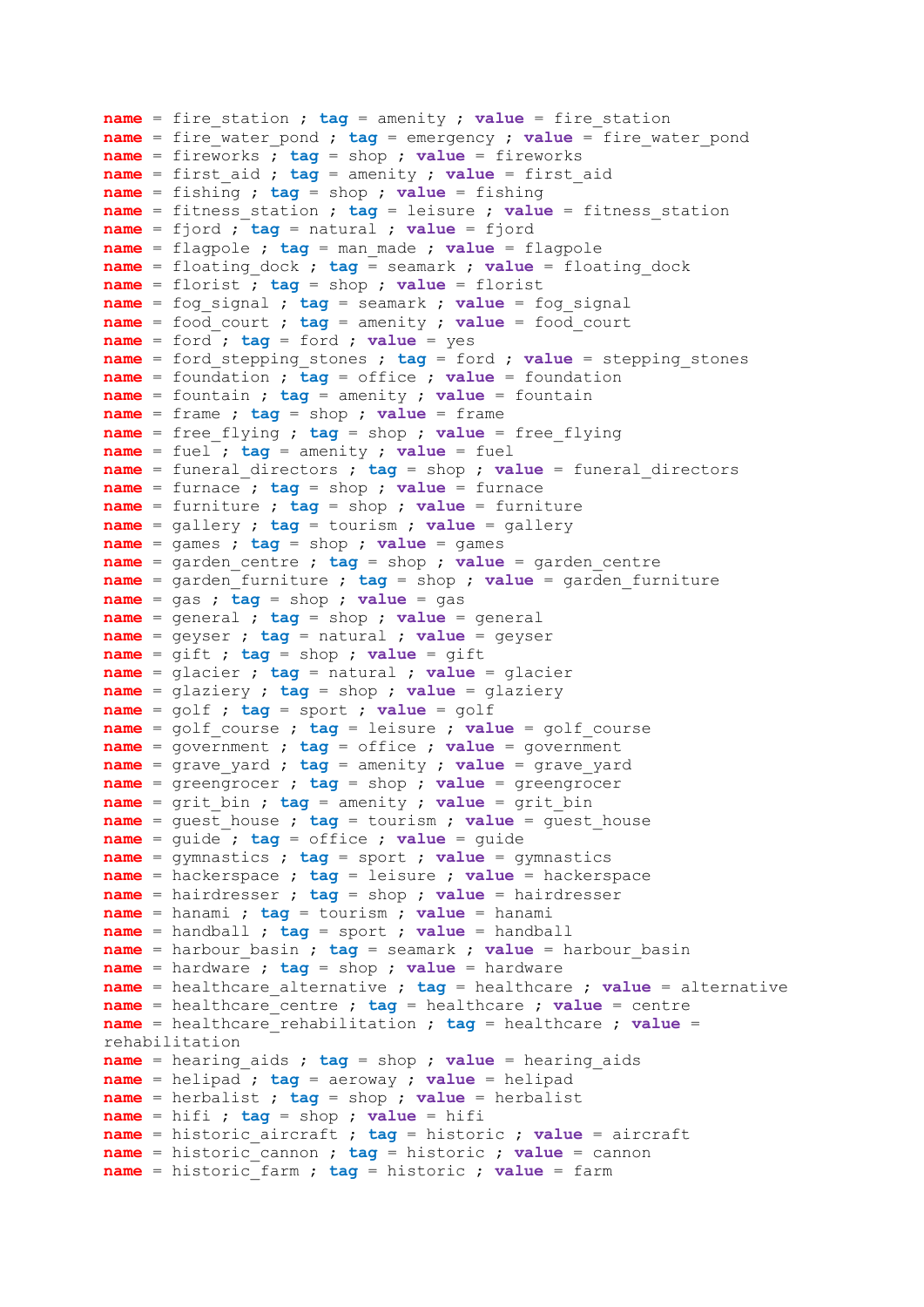```
name = historic_gallows ; tag = historic ; value = gallows
name = historic_manor ; tag = historic ; value = manor
name = historic_milestone ; tag = historic ; value = milestone
name = historic_mine ; tag = historic ; value = mine
name = historic_quarry ; tag = historic ; value = quarry
name = historic_railway_station ; tag = historic ; value = 
railway_station
name = historic_ruins ; tag = historic ; value = ruins
name = historic_ship ; tag = historic ; value = ship
name = historic_stone ; tag = historic ; value = stone
name = historic_threshing_floor ; tag = historic ; value = 
threshing_floor
name = hockey ; tag = sport ; value = hockey
name = honey ; tag = shop ; value = honey
name = horse_racing ; tag = sport ; value = horse_racing
name = horse_riding ; tag = leisure ; value = horse_riding
name = hospital ; tag = amenity ; value = hospital
name = hostel ; tag = tourism ; value = hostel
name = hot_spring ; tag = natural ; value = hot_spring
name = hotel ; tag = tourism ; value = hotel
name = houseware ; tag = shop ; value = houseware
name = hunting ; tag = shop ; value = hunting
name = hunting_lodge ; tag = tourism ; value = hunting_lodge
name = hunting_stand ; tag = amenity ; value = hunting_stand
name = ice_cream ; tag = amenity ; value = ice_cream
name = ice rink ; tag = leisure ; value = ice rink
name = ice_skating ; tag = sport ; value = ice_skating
name = ice_stock ; tag = sport ; value = ice_stock
name = information ; tag = tourism ; value = information
name = insurance ; tag = office ; value = insurance
name = interior_decoration ; tag = shop ; value = interior_decoration
name = internet_access_public ; tag = internet_access ; value = public
name = internet_access_service ; tag = internet_access ; value = service
name = internet_access_terminal ; tag = internet_access ; value = 
terminal
name = internet_access_wired ; tag = internet_access ; value = wired
name = internet_access_wlan ; tag = internet_access ; value = wlan
name = internet_cafe ; tag = amenity ; value = internet_cafe
name = it ; tag = office ; value = it
name = jewelry ; tag = shop ; value = jewelry
name = kiln ; tag = man_made ; value = kiln
name = kindergarten ; tag = amenity ; value = kindergarten
name = kiosk ; tag = shop ; value = kiosk
name = kitchen ; tag = shop ; value = kitchen
name = korfbal ; tag = sport ; value = korfball
name = landmark ; tag = seamark ; value = landmark
name = laundry ; tag = shop ; value = laundry
name = lawyer ; tag = office ; value = lawyer
name = lean_to ; tag = tourism ; value = lean_to
name = leather ; tag = shop ; value = leather
name = leisure_fishing ; tag = leisure ; value = fishing
name = library ; tag = amenity ; value = library
name = lighthouse ; tag = man_made ; value = lighthouse
name = lock_gate ; tag = waterway ; value = lock_gate
name = logistics ; tag = office ; value = logistics
name = love_hotel ; tag = amenity ; value = love_hotel
name = mall ; tag = shop ; value = mall
name = marina ; tag = leisure ; value = marina
```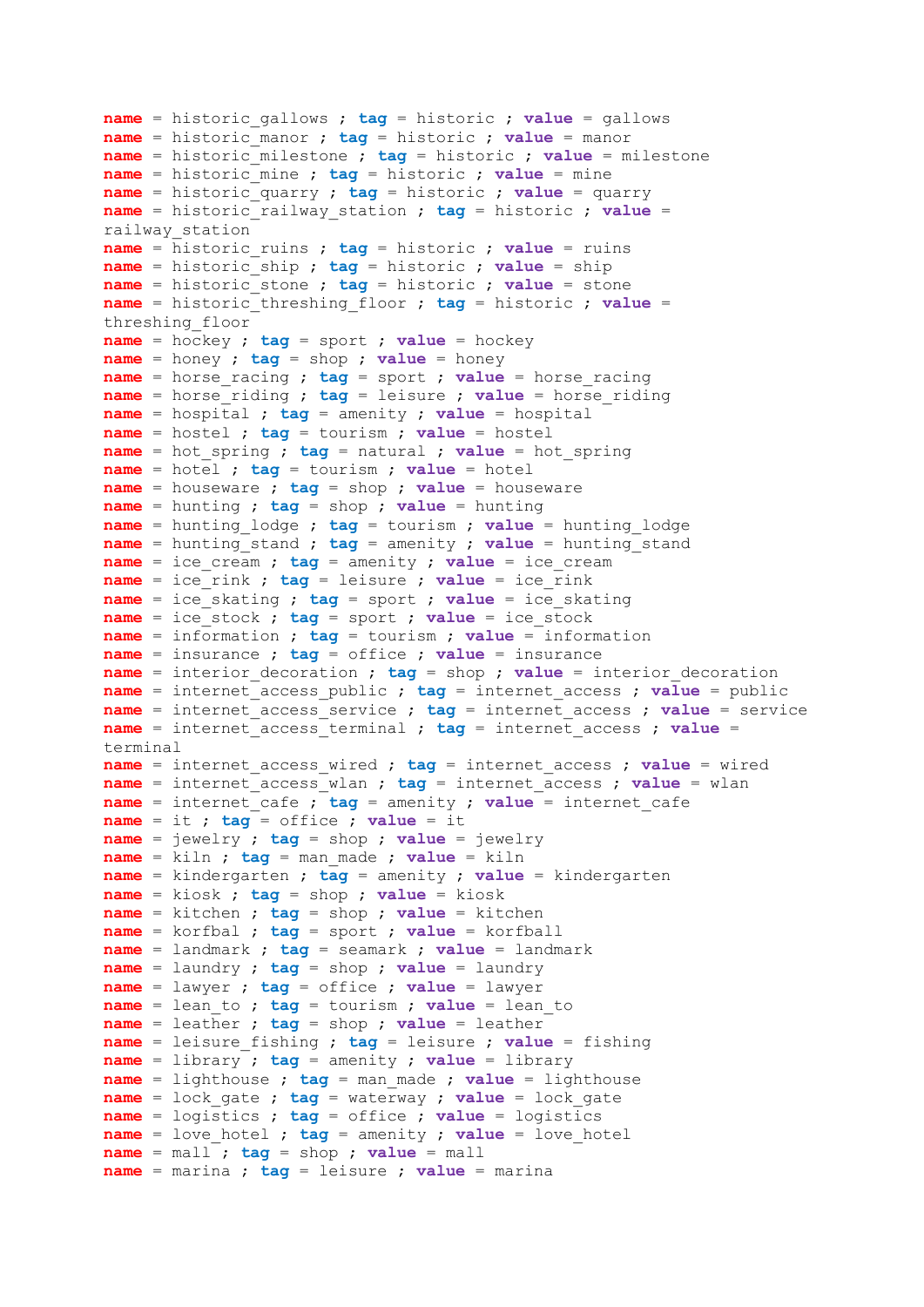```
name = marketplace ; tag = amenity ; value = marketplace
name = massage ; tag = shop ; value = massage
name = mast ; tag = man_made ; value = mast
name = medical_supply ; tag = shop ; value = medical_supply
name = memorial ; tag = historic ; value = memorial
name = midwife ; tag = healthcare ; value = midwife
name = military_airfield ; tag = military ; value = airfield
name = military_bunker ; tag = building ; value = bunker
name = military_danger_area ; tag = military ; value = danger_area
name = military_landuse ; tag = landuse ; value = military
name = military_naval_base ; tag = military ; value = naval_base
name = military_office ; tag = military ; value = office
name = military_range ; tag = military ; value = range
name = mineshaft ; tag = man_made ; value = mineshaft
name = miniature_golf ; tag = leisure ; value = miniature_golf
name = mobile_phone ; tag = shop ; value = mobile_phone
name = model ; tag = shop ; value = model
name = model_aerodrome ; tag = sport ; value = model_aerodrome
name = monastery ; tag = amenity ; value = monastery
name = money_lender ; tag = shop ; value = money_lender
name = monitoring_station ; tag = man_made ; value = monitoring_station
name = monument ; tag = historic ; value = monument
name = mooring ; tag = seamark ; value = mooring
name = mortuary ; tag = amenity ; value = mortuary
name = motel ; tag = tourism ; value = motel
name = motorcycle ; tag = shop ; value = motorcycle
name = motorcycle_parking ; tag = amenity ; value = motorcycle_parking
name = motorcycle_repair ; tag = shop ; value = motorcycle_repair
name = motorway_junction ; tag = highway * value = motorway_junctionname = mountain_pass ; tag = mountain_pass ; value = yes
name = museum ; tag = tourism ; value = museum
name = music ; tag = shop ; value = music
name = musical_instrument ; tag = shop ; value = musical_instrument
name = newsagent ; tag = shop ; value = newsagent
name = newspaper ; tag = office ; value = newspaper
name = ngo ; tag = office ; value = ngo
name = nightclub ; tag = amenity ; value = nightclub
name = notary ; tag = office ; value = notary
name = notice ; tag = seamark ; value = notice
name = observatory ; tag = man_made ; value = observatory
name = office_administrative ; tag = office ; value = administrative
name = office_camping ; tag = office ; value = camping
name = office_forestry ; tag = office ; value = forestry
name = office_religion ; tag = office ; value = religion
name = office_telecommunication ; tag = office ; value = 
telecommunication
name = optician ; tag = shop ; value = optician
name = optometrist ; tag = healthcare ; value = optometrist
name = organic ; tag = shop ; value = organic
name = orienteering ; tag = sport ; value = orienteering
name = outdoor ; tag = shop ; value = outdoor
name = pa ; tag = historic ; value = pa
name = paddle_tennis ; tag = sport ; value = paddle_tennis
name = paediatrics ; tag = healthcare ; value = paediatrics
name = paint ; tag = shop ; value = paint
name = palaeontological_site ; tag = geological ; value = 
palaeontological_site
name = paragliding ; tag = sport ; value = paragliding
```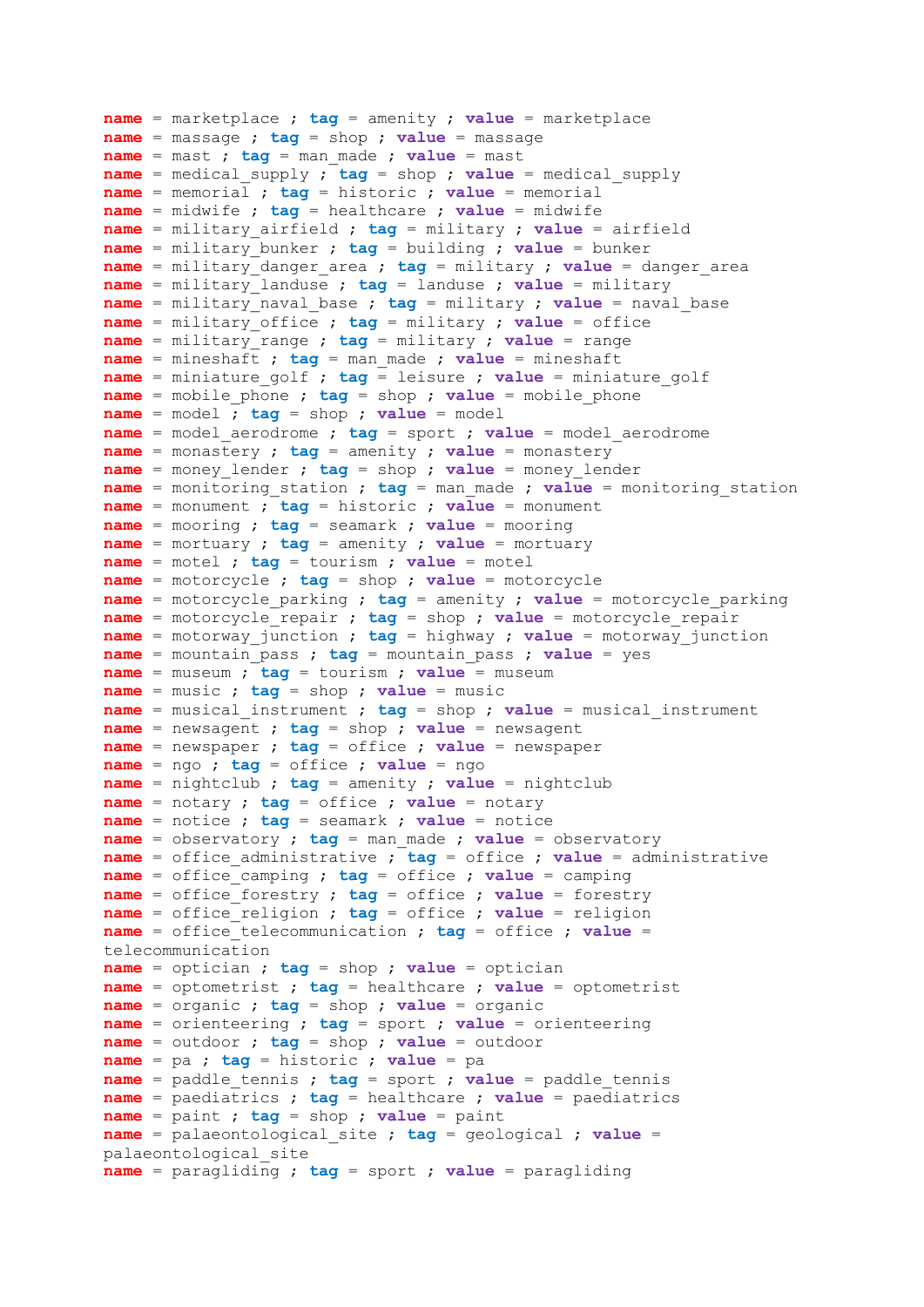```
name = parish ; tag = office ; value = parish
name = park ; tag = leisure ; value = park
name = parking ; tag = amenity ; value = parking
name = parking_entrance ; tag = amenity ; value = parking_entrance
name = pasta ; tag = shop ; value = pasta
name = pastry ; tag = shop ; value = pastry
name = pawnbroker ; tag = shop ; value = pawnbroker
name = payment_terminal ; tag = amenity ; value = payment_terminal
name = peak ; tag = natural ; value = peak
name = pelota ; tag = sport ; value = pelota
name = perfumery ; tag = shop ; value = perfumery
name = pet ; tag = shop ; value = pet
name = petroleum_well ; tag = man_made ; value = petroleum_well
name = pharmacy ; tag = amenity ; value = pharmacy
name = photo ; tag = shop ; value = photo
name = physiotherapist ; tag = healthcare ; value = physiotherapist
name = pile ; tag = seamark ; value = pile
name = pitch ; tag = leisure ; value = pitch
name = place_farm ; tag = place ; value = farm
name = playground ; tag = leisure ; value = playground
name = podiatrist ; tag = healthcare ; value = podiatrist
name = police ; tag = amenity ; value = police
name = political_party ; tag = office ; value = political_party
name = post_box ; tag = amenity ; value = post_box
name = post_office ; tag = amenity ; value = post_office
name = power_cable_distribution_cabinet ; tag = power ; value = 
cable_distribution_cabinet
name = power generator ; tag = power ; value = generator
name = power_plant ; tag = power ; value = plant
name = power_pole ; tag = power ; value = pole
name = power_substation ; tag = power ; value = substation
name = power_tower ; tag = power ; value = tower
name = power_transformer ; tag = power ; value = transformer
name = prison ; tag = amenity ; value = prison
name = prison camp ; tag = abandoned:amenity ; value = prison_camp
name = psychotherapist ; tag = healthcare ; value = psychotherapist
name = pub ; tag = amenity ; value = pub
name = public_bath ; tag = amenity ; value = public_bath
name = public_transport_platform ; tag = public_transport ; value = 
platform
name = public_transport_station ; tag = public_transport ; value = 
station
name = publisher ; tag = office ; value = publisher
name = pyrotechnics ; tag = shop ; value = pyrotechnics
name = quango ; tag = office ; value = quango
name = racquet ; tag = sport ; value = racquet
name = radar_transponder ; tag = seamark ; value = radar_transponder
name = radio_station ; tag = seamark ; value = radio_station
name = radiotechnics ; tag = shop ; value = radiotechnics
name = railway_station ; tag = railway ; value = station
name = recycling ; tag = amenity ; value = recycling
name = reef ; tag = natural ; value = reef
name = register_office ; tag = amenity ; value = register_office
name = rescue_station ; tag = amenity ; value = rescue_station
name = research ; tag = office ; value = research
name = rest_area ; tag = highway ; value = rest_area
name = restaurant ; tag = amenity ; value = restaurant
name = roller_skating ; tag = sport ; value = roller_skating
```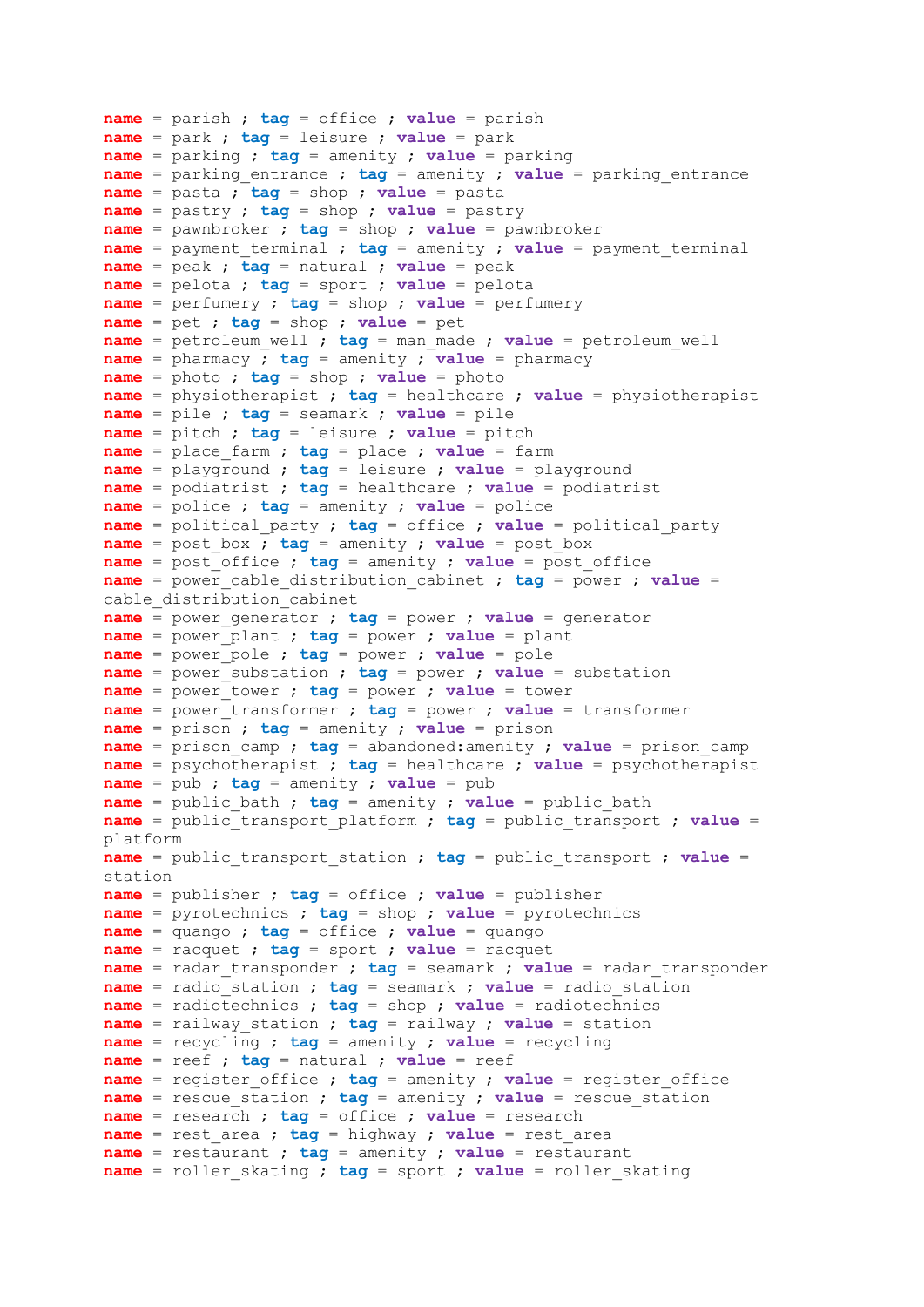```
name = rowing ; tag = sport ; value = rowing
name = rugby_league ; tag = sport ; value = rugby_league
name = rugby_union ; tag = sport ; value = rugby_union
name = rune_stone ; tag = historic ; value = rune_stone
name = sailing ; tag = sport ; value = sailing
name = sanatorium ; tag = amenity ; value = sanatorium
name = sauna ; tag = amenity ; value = sauna
name = school ; tag = amenity ; value = school
name = scuba_diving ; tag = sport ; value = scuba_diving
name = scuba diving shop ; tag = shop ; value = scuba diving
name = seafood ; tag = shop ; value = seafood
name = seamark_bridge ; tag = seamark ; value = bridge
name = seamark_building ; tag = seamark ; value = building
name = seamark_light ; tag = seamark ; value = light
name = seamark_light_float ; tag = seamark ; value = light_float
name = seamark_light_major ; tag = seamark ; value = light_major
name = seamark_light_minor ; tag = seamark ; value = light_minor
name = seamark_light_vessel ; tag = seamark ; value = light_vessel
name = seamark_rock ; tag = seamark ; value = rock
name = seamark_wreck ; tag = seamark ; value = wreck
name = second_hand ; tag = shop ; value = second_hand
name = services ; tag = highway ; value = services
name = ses_station ; tag = emergency ; value = ses_station
name = sewing ; tag = shop ; value = sewing
name = shelter ; tag = amenity ; value = shelter
name = ship_chandler ; tag = shop ; value = ship_chandler
name = shoes ; tag = shop ; value = shoes
name = shooting ; tag = sport ; value = shooting
name = shower ; tag = amenity ; value = shower
name = signal_station_traffic ; tag = seamark ; value = 
signal station traffic
name = signal_station_warning ; tag = seamark ; value = 
signal station warning
name = sinkhole ; tag = natural ; value = sinkhole
name = skateboard ; tag = sport ; value = skateboard
name = skating ; tag = sport ; value = skating
name = ski_rental ; tag = amenity ; value = ski_rental
name = skiing ; tag = sport ; value = skiing
name = slipway ; tag = leisure ; value = slipway
name = small_craft_facility ; tag = seamark ; value = 
small craft facility
name = smoking_area ; tag = amenity ; value = smoking_area
name = soccer ; tag = sport ; value = soccer
name = social_centre ; tag = amenity ; value = social_centre
name = social_facility ; tag = amenity ; value = social_facility
name = speech_therapist ; tag = healthcare ; value = speech therapist
name = sport_motor ; tag = sport ; value = motor
name = sport_multi ; tag = sport ; value = multi
name = sports ; tag = shop ; value = sports
name = sports_centre ; tag = leisure ; value = sports_centre
name = spring ; tag = natural ; value = spring
name = stadium ; tag = leisure ; value = stadium
name = standpipe ; tag = man_made ; value = standpipe
name = stationery ; tag = shop ; value = stationery
name = stripclub ; tag = amenity ; value = stripclub
name = studio ; tag = amenity ; value = studio
name = subway_entrance ; tag = railway ; value = subway_entrance
name = supermarket ; tag = shop ; value = supermarket
```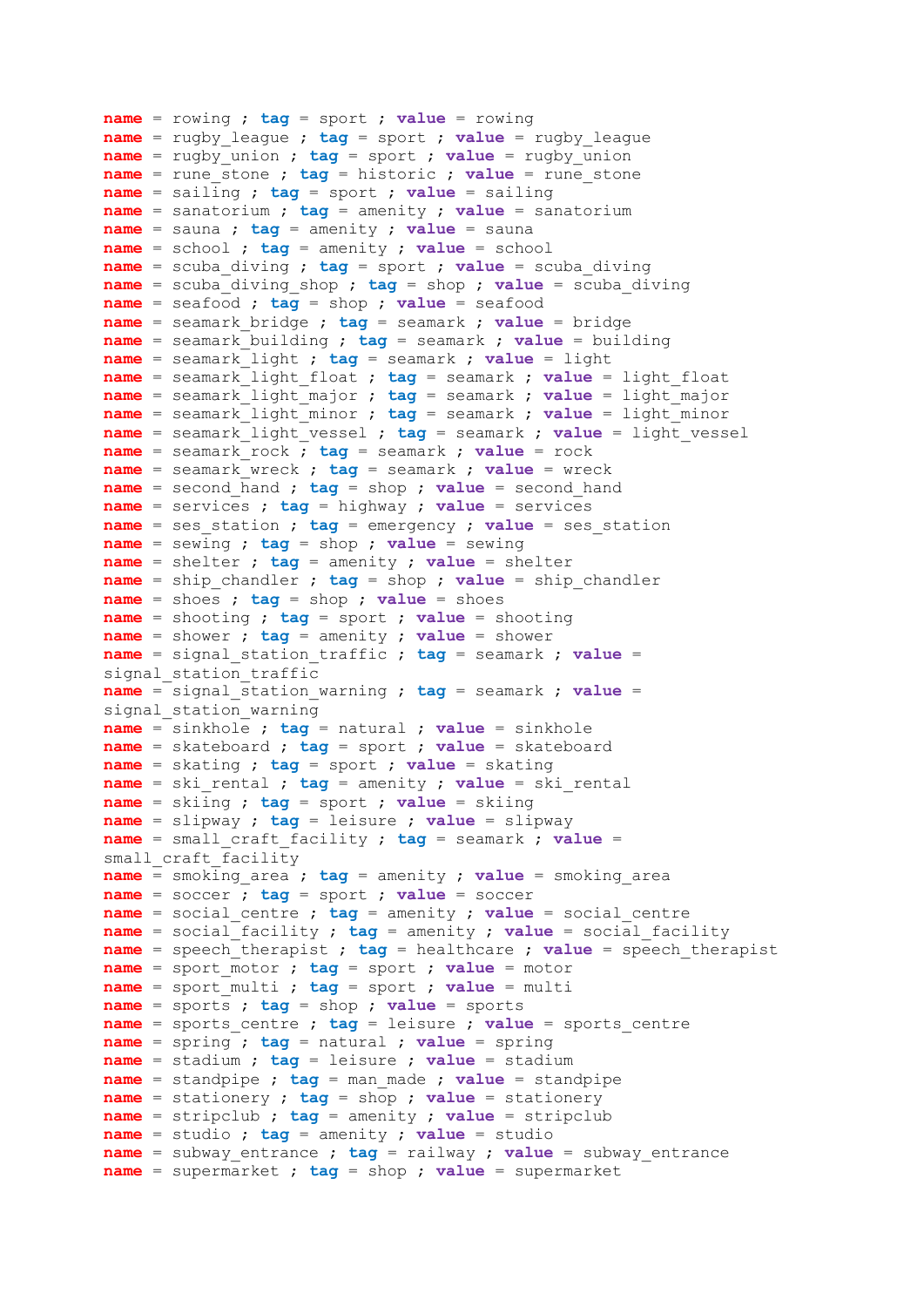```
name = surfing ; tag = sport ; value = surfing
name = survey_point ; tag = man_made ; value = survey_point
name = swimming ; tag = sport ; value = swimming
name = swimming_pool_shop ; tag = shop ; value = swimming_pool
name = table_tennis ; tag = sport ; value = table_tennis
name = tableware ; tag = shop ; value = tableware
name = tattoo ; tag = shop ; value = tattoo
name = tax_advisor ; tag = office ; value = tax_advisor
name = tea ; tag = shop ; value = tea
name = technical_monument ; tag = historic ; value = technical_monument
name = telephone ; tag = amenity ; value = telephone
name = telephone_exchange ; tag = man_made ; value = telephone_exchange
name = tennis ; tag = sport ; value = tennis
name = theatre ; tag = amenity ; value = theatre
name = theme_park ; tag = tourism ; value = theme_park
name = ticket ; tag = shop ; value = ticket
name = tobacco ; tag = shop ; value = tobacco
name = toboggan ; tag = sport ; value = toboggan
name = toilets ; tag = amenity ; value = toilets
name = toll_booth ; tag = barrier ; value = toll_booth
name = tomb ; tag = historic ; value = tomb
name = tower ; tag = man_made ; value = tower
name = townhall ; tag = amenity ; value = townhall
name = toys ; tag = shop ; value = toys
name = trade ; tag = shop ; value = trade
name = traffic_calming_bump ; tag = traffic_calming ; value = bump
name = traffic_calming_chicane ; tag = traffic_calming ; value = chicane
name = traffic_calming_choker ; tag = traffic_calming ; value = choker
name = traffic_calming_cushion ; tag = traffic_calming ; value = cushion
name = traffic_calming_hump ; tag = traffic_calming ; value = hump
name = traffic_calming_island ; tag = traffic_calming ; value = island
name = traffic_calming_rumble_strip ; tag = traffic_calming ; value = 
rumble_strip
name = traffic_calming_table ; tag = traffic_calming ; value = table
name = traffic_signals ; tag = highway ; value = traffic_signals
name = trail_riding_station ; tag = tourism ; value = 
trail riding station
name = training ; tag = amenity ; value = training
name = tram_stop ; tag = railway ; value = tram_stop
name = travel_agent ; tag = office ; value = travel_agent
name = trophy ; tag = shop ; value = trophy
name = tyres ; tag = shop ; value = tyres
name = university ; tag = amenity ; value = university
name = vacuum_cleaner ; tag = shop ; value = vacuum_cleaner
name = variety store ; tag = shop ; value = variety store
name = vehicle_inspection ; tag = amenity ; value = vehicle_inspection
name = vehicle_ramp ; tag = amenity ; value = vehicle_ramp
name = veterinary ; tag = amenity ; value = veterinary
name = video ; tag = shop ; value = video
name = video_games ; tag = shop ; value = video_games
name = viewpoint ; tag = tourism ; value = viewpoint
name = volcano ; tag = natural ; value = volcano
name = volleyball ; tag = sport ; value = volleyball
name = waste_basket ; tag = amenity ; value = waste_basket
name = waste_disposal ; tag = amenity ; value = waste_disposal
name = wastewater_plant ; tag = man_made ; value = wastewater_plant
name = watches ; tag = shop ; value = watches
name = water_park ; tag = leisure ; value = water_park
```